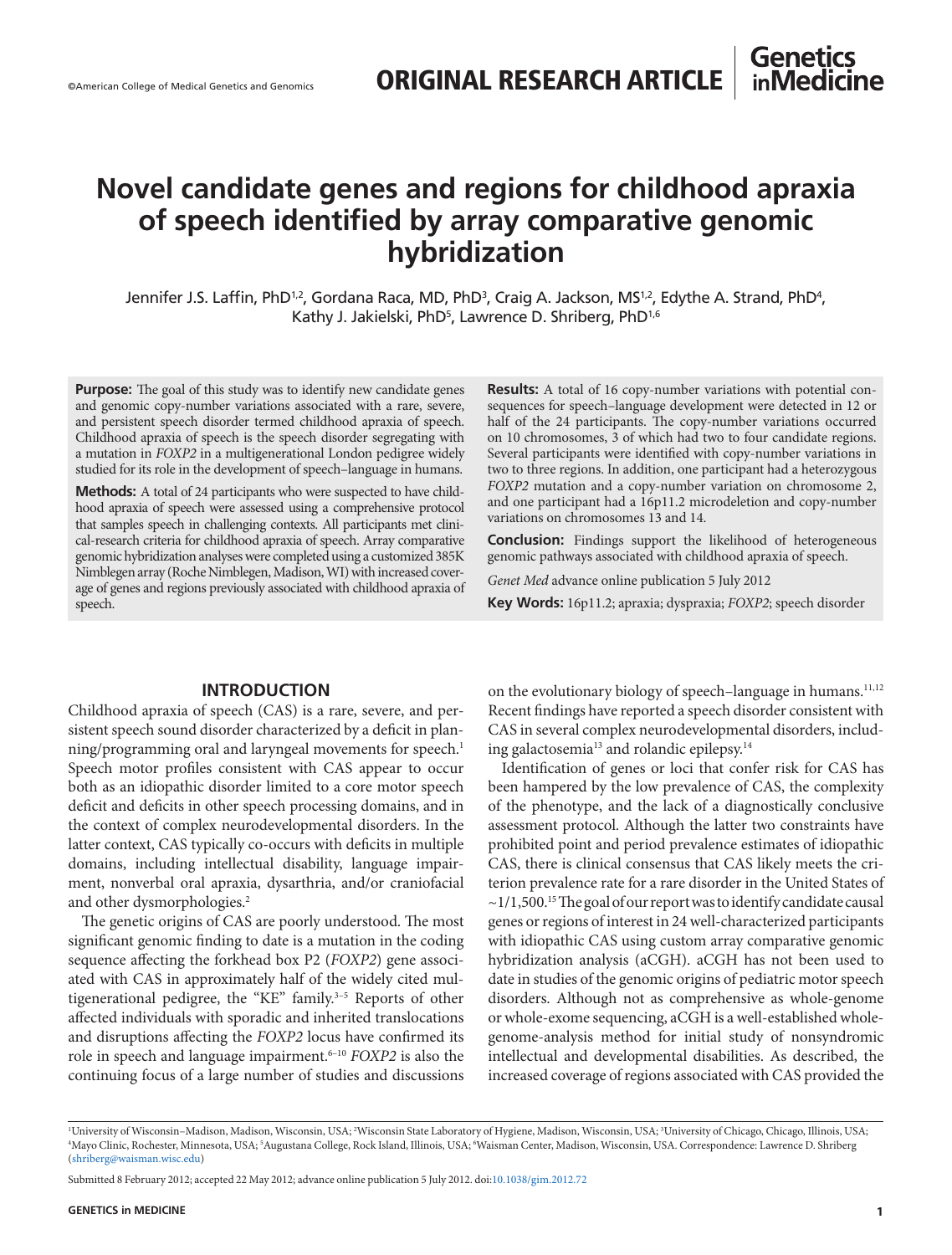# <span id="page-1-0"></span>ORIGINAL RESEARCH ARTICLE LAFFIN *et al* | aCGH findings in childhood apraxia of speech

sensitivity to identify smaller potential copy-number variants (CNVs) within these regions (i.e., >1-kb as opposed to >100-kb gains or losses).

## **MATERIALS AND METHODS**

#### **Participants**

Participants were recruited and consented for a study of pediatric motor speech disorders approved by institutional review boards at the data collection and data analyses institutions. All participants carried the diagnosis of CAS or suspected CAS from referring clinicians. The participants were assessed by one of two examiners using the Madison Speech Assessment Protocol, a 2-h protocol developed for research in speech sound disorders across the lifespan, including CAS.16 The Madison Speech Assessment Protocol includes 15 measures that provide a range of speaking conditions for age–sex standardized scores that profile a speaker's speech processing and speech production competence, precision, and stability. Digital recordings of responses to the Madison Speech Assessment Protocol speech

tasks were processed using computer-aided methods for perceptual and acoustic analyses. Construct and concurrent validation studies have supported the diagnostic accuracy of four speech and prosodic signs to identify CAS across developmental periods (ref. 17 and unpublished data). All 24 participants were positive on at least three of the four signs of CAS recently validated as a behavioral marker of CAS. One of the four signs indexes transcoding (planning/programming) deficits in speech processing and the other three are acoustic-perceptual signs of deficits in phrasing, rate, and linguistic stress (unpublished data).

The Madison Speech Assessment Protocol also includes measures of intellectual function, receptive and expressive language, oral mechanism structure and function, oral-nonverbal motor function, and parental information on a participant's developmental, educational, and behavioral histories.

**Table 1** includes individual descriptive information for 12 of the 24 participants with genetic findings plausibly associated with CAS (to be described) and summarized information for the remaining 12 participants with noninformative aCGH

**Table 1** Phenotype data for 12 participants with childhood apraxia of speech (CAS) and informative aCGH findings and summary data for 12 participants with CAS and noninformative aCGH findings

|                                    | Age                           | Years of             | <b>Familial</b>   |                                       |                    | Language impairment         |                          |                      | <b>Motor impairment</b>          |
|------------------------------------|-------------------------------|----------------------|-------------------|---------------------------------------|--------------------|-----------------------------|--------------------------|----------------------|----------------------------------|
| Participant<br>no.                 | group<br>(years) <sup>a</sup> | apraxia<br>treatment | statusb           | Cognitive<br>impairment <sup>37</sup> | Onset <sup>c</sup> | Comprehension <sup>38</sup> | Expression <sup>38</sup> | Gross <sup>c,d</sup> | Oral-nonverbal <sup>e</sup>      |
| $\mathbf{1}$                       | $\mathsf{A}$                  | $\mathbf{1}$         |                   |                                       | $\qquad \qquad +$  | $+$                         | $^{+}$                   | $^{+}$               | $\qquad \qquad +$                |
| $\overline{2}$                     | $\overline{A}$                | $\mathbf{1}$         | $+$               |                                       | $+$                | $+$                         | $+$                      |                      | $+$                              |
| 3                                  | $\mathsf{A}$                  | 3                    | $+$               |                                       | $\qquad \qquad +$  |                             | $+$                      | $\qquad \qquad +$    | <b>ND</b>                        |
| $\overline{4}$                     | А                             | 4                    |                   |                                       | $\qquad \qquad +$  | $^{+}$                      |                          | $+$                  | $\begin{array}{c} + \end{array}$ |
| 5                                  | B                             | 5                    | $\boldsymbol{+}$  |                                       | $^{+}$             | $+$                         | $^{+}$                   | $^{+}$               | $+$                              |
| 6                                  | B                             | 6                    |                   | $\qquad \qquad +$                     | $+$                |                             | $+$                      | $+$                  |                                  |
| $\overline{7}$                     | B                             | $\overline{7}$       | $+$               | <b>ND</b>                             | $^{+}$             | $+$                         | $^{+}$                   | $\qquad \qquad +$    | $\qquad \qquad +$                |
| 8                                  | C                             | 6                    | <b>ND</b>         |                                       | $+$                |                             |                          | $+$                  | $+$                              |
| 9                                  | C                             | $\,8\,$              | $^{+}$            | $+$                                   | $^{+}$             | $^{+}$                      | $^{+}$                   | $^{+}$               | $\qquad \qquad +$                |
| 10 <sup>f</sup>                    | C                             | <b>ND</b>            | <b>ND</b>         | <b>ND</b>                             | <b>ND</b>          | <b>ND</b>                   | <b>ND</b>                | <b>ND</b>            | <b>ND</b>                        |
| 11                                 | C                             | $\,8\,$              | $\qquad \qquad +$ | $^{+}$                                | $^{+}$             | $+$                         | $^{+}$                   |                      | $^+$                             |
| 12                                 | C                             | 10                   | $+$               |                                       |                    |                             |                          |                      |                                  |
| Mean (years)                       | 8.3                           | 5.4                  |                   |                                       |                    |                             |                          |                      |                                  |
| SD (years)                         | 3.7                           | 2.9                  |                   |                                       |                    |                             |                          |                      |                                  |
| Percentage                         |                               |                      | 70.0 <sup>9</sup> | 30.0                                  | 90.9               | 63.6                        | 72.7                     | 72.7                 | 80.0                             |
| CAS & noninformative aCGH findings |                               |                      |                   |                                       |                    |                             |                          |                      |                                  |
| Mean (years)                       | 9.8                           | 4.5                  |                   |                                       |                    |                             |                          |                      |                                  |
| SD (years)                         | 4.6                           | 3.0                  |                   |                                       |                    |                             |                          |                      |                                  |
| Percentage                         |                               |                      | 63.6              | 45.5                                  | 100.0              | 60.0                        | 70.0                     | 81.8                 | 70.0                             |

Plus ("+") indicates impairment; blank cells indicate negative history or performance within normal limits; "ND" indicates no available data.

aCGH, array comparative genomic hybridization analysis.

a Age groups: A = 3–6 years; B = 7–9 years; C = 10–15 years.

b One or more nuclear family members with a verbal trait disorder including speech disorder, language disorder, reading disorder, cognitive disability, or learning disability. c Late onset of babbling, first word, two words together, or short phrases per parent report.

d Parent report or history of physical or occupational therapy.

e Oral–nonverbal motor assessment tasks.

f Phenotype data not available due to technical constraint.

g All percentages indicate impairment based on available data.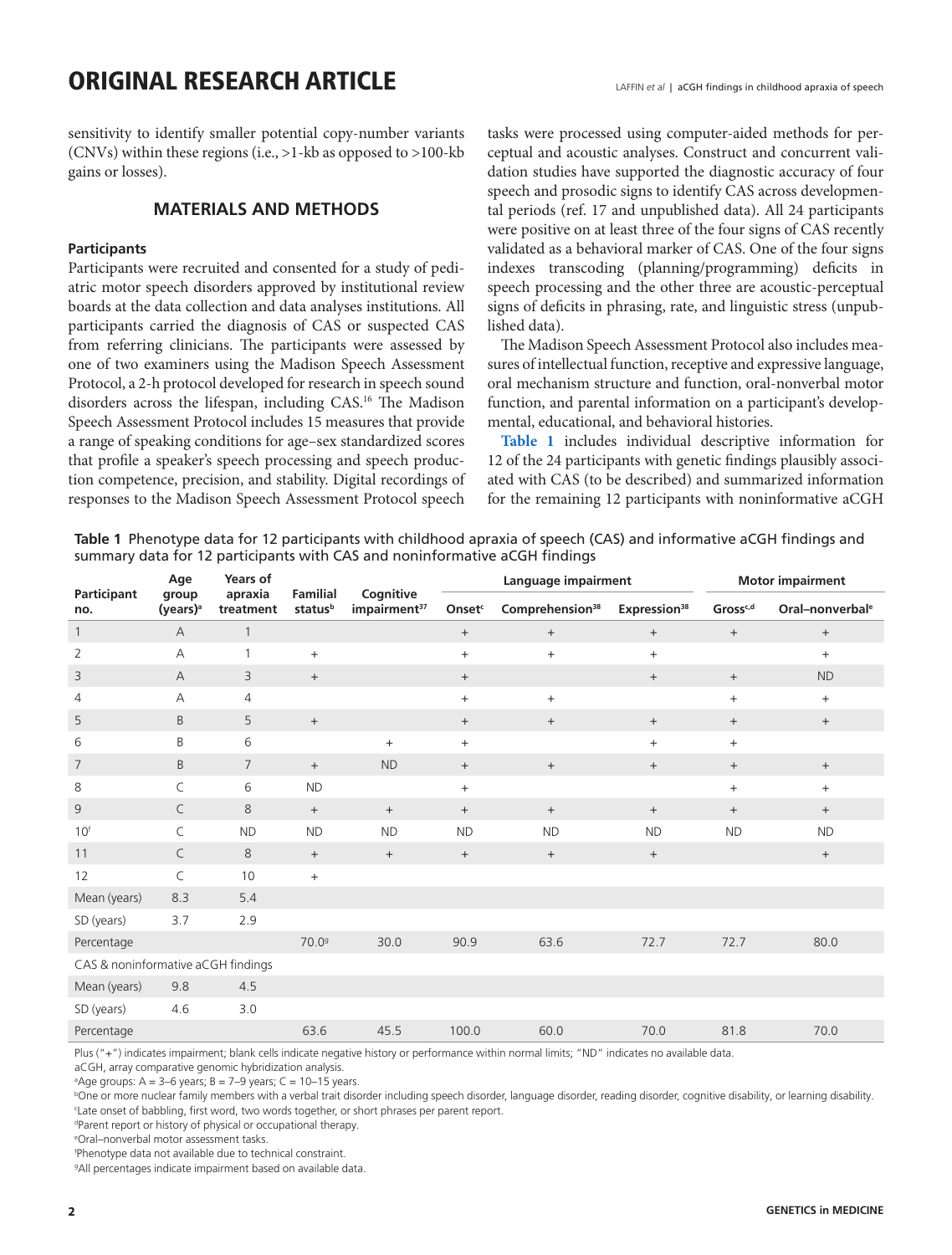# aCGH findings in childhood apraxia of speech | LAFFIN *et al* **CHARCH ARTICLE**

findings. Individual participant data for the informative group in **[Table 1](#page-1-0)** is aggregated in developmental groups (preschool, early elementary, adolescence) without sex status information to maintain anonymity.

Beginning with the individual participant data in the informative group, participants had a 2:1 male:female ratio, consistent with sex ratios reported in the idiopathic CAS literature.<sup>1</sup> Consistent with findings indicating that CAS is a persistent disorder even with treatment meeting the standard of care,<sup>1</sup> individual participants in the informative group had been receiving speech services for CAS for as long as 10 years. The 70% familial aggregation rate, coded as positive if the proband had at least one other biological family member with any type of speech sound disorder and adjusted for missing data, is appreciably higher than the 56% familial aggregation rate estimated for children with speech delay, the most prevalent class of speech sound disorders. According to the parent informants, only 1 of the 24 probands in this subsample of a larger study group had another nuclear family member with a clinical diagnosis of CAS.

The profiles of cognitive, language, and motor impairment scores of the 12 participants were similar to those summarized in a technical report on CAS.1 Adjusted for missing data, 30% of the participants had an intellectual disability, 91% were delayed in the onset of speech–language, 64% had impairments in language comprehension, and 73% had impairments in language expression. Last, 73 and 80% of participants, respectively, had impairments in gross motor and oral–nonverbal movements. These behavioral profiles of participants with CAS are consistent with the perspective that their processing constraint in planning/programming the articulatory gestures for speech is appropriately viewed as the signature deficit in what is otherwise a multiple-domain disorder.<sup>17</sup>

Crucially for the goals of our study, the summarized data were similar for participants with and without CNVs detected by array testing. As shown in **[Table 1](#page-1-0)**, the summarized data for the two groups indicates similar average age and years of treatment and approximately similar (within 15 points) percentages of participants with positive findings on the seven behavioral measures. Additional analyses indicated that the two groups had approximately similar phenotypes indexing severity of CAS.

#### *FOXP2* **sequencing**

All 24 participants evaluated by array were also evaluated for *FOXP2* mutation status, by sequencing each of the seventeen *FOXP2* coding exons (NCBI reference sequence: NM\_014491.3). The exons were PCR amplified (AmpliTaq Gold PCR Master mix; Applied Biosystems, Carlsbad, CA) using oligos listed (**Supplementary Table S1,** online). PCR amplification and amplicon size were verified by gel electrophoresis. Sequences of each PCR amplicon were generated in both forward- and reverse-direction sequencing reactions with Big Dye Terminator v 3.1 (Applied Biosystems), purified with AxyPrep Mag DyeClean beads (Axygen Biosciences, Union City, CA), and run using either an ABI 3730×l or 3130×l. Exon 15 of participant 5 was sequenced in triplicate for confirmation of a heterozygous change to be described. DNASTAR SeqMan Pro v 9.1.1, Polyphen-2 (version 2.2.2), and UCSC genome browser NCBI36/hg18 (tracks: dbSNP build 135), HGDP Allele Freq (Human Genome Diversity Project), HapMap, DGV (Database of Genomic Variants), and Genome Variants (variant base calls from nine genomes) were used for data analysis and interpretation of variants.

#### **aCGH analyses**

Genomic DNA was purified using the Qiagen PureGene DNA extraction kit reagents (Qiagen, Valencia, CA). Subject DNA was labeled and cohybridized with sex mismatched labeled control genomic DNA (Promega, Madison, WI). Copy-number analysis was performed using a customized 385K Nimblegen array (Roche Nimblegen) with increased coverage of genes and regions previously associated with CAS. **[Table 2](#page-3-0)** includes information on these areas, including 21 genes or regions of interest associated with CAS or language phenotypes associated with multiple-domain involvement (i.e., cognitive, language, motor).

Laboratory methods were performed according to manufacturer specifications. Data analysis was performed using CytoSure Interpret Software Version 3.4.3 (Oxford Gene Technologies, Begbroke, Oxfordshire, UK). Regions of benign CNV, as reported by the Database of Genomic Variants, ISCA database (The International Standards for Cytogenomic Arrays Consortium), and CHOP CNV databases (Children's Hospital of Philadelphia), were excluded from the final results. No recurrent CNVs were introduced into the analysis by the custom design as evaluated across specimens with sex mismatched normal controls. The HG18 human genome build, NCBI build 36.1, was used in the analysis and mapping. Deletions and duplications were required to contain five contiguous probes. The log threshold factor for gains was set to 0.3 and that for losses was set to 0.6. Array validation studies for several specimens indicated that the incidence of CNVs for targeted regions did not differ from the incidence in the clinical whole-genome arrays.

### **RESULTS**

#### *FOXP2* **sequencing**

One participant, (**[Table 1](#page-1-0)**, participant 5), was found to have a heterozygous mutation, c.1789A>C in exon 15. This base substitution causes a missense mutation, N597H, in the C terminal of the protein, just outside of the forkhead domain (**Supplementary Figure S1**, online). There are no common SNPs identified in the region. This mutation has not been reported before in the literature. The PolyPhen-2 prediction/confidence scores were 0.995 and 0.795 for HumDiv and HumVar, respectively, suggesting this variant is likely to be pathogenic.<sup>18</sup>

#### **aCGH analyses**

**[Table 3](#page-4-0)** is a summary of findings for the 12 participants in **[Table 1](#page-1-0)** with CNVs. The 16 row-wise entries in **[Table 3](#page-4-0)** include CNVs with plausible neural consequences for cognitive, speech,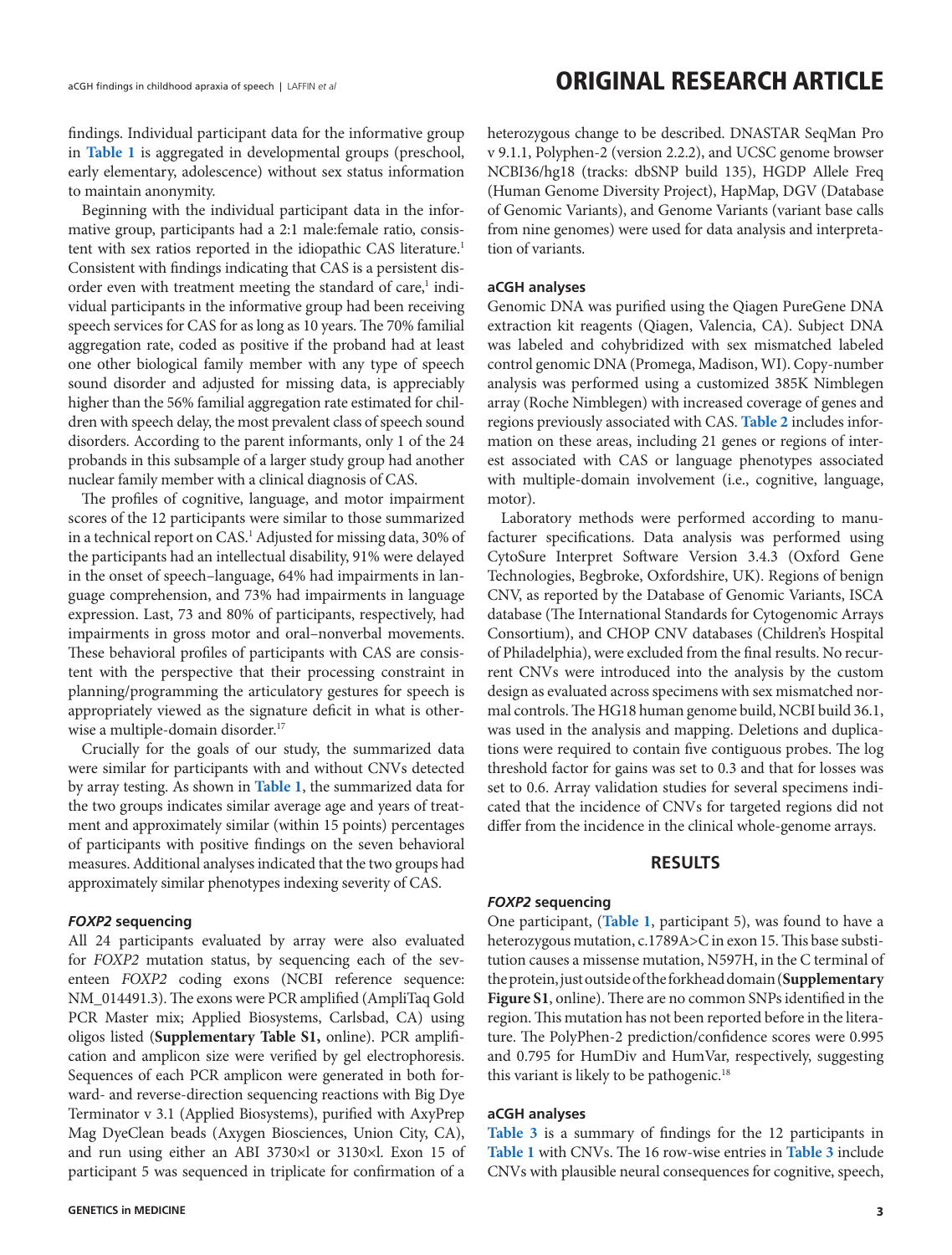|                                       | nates refer to NCB136/hg18 |                                               |                              |            |                                                                                    |                                            |                |
|---------------------------------------|----------------------------|-----------------------------------------------|------------------------------|------------|------------------------------------------------------------------------------------|--------------------------------------------|----------------|
| Chromosome,<br><b>ROI</b>             | Gene                       | Full name                                     | Genomic sequence (HG18)      | Size (bp)  | Gene function                                                                      | Phenotype                                  | PMID number    |
| 2p16 <sup>39</sup>                    | Unknown                    |                                               | chr2:47,700,001-61,200,000   | 13,500,000 |                                                                                    | 51                                         |                |
| $\sim$                                | ROBO <sub>140</sub>        | Roundabout 1 isoform a                        | chr3:78,729,080-79,721,751   | 992,672    | Axon guidance and neuronal<br>precursor cell migration                             | Unknown                                    | PMID: 19556886 |
| 4                                     | FAT <sup>41</sup>          | Tumor suppressor 1 precursor                  | chr4:187,508,938-187,644,987 | 136,051    | Adhesion molecule and/or<br>signaling receptor                                     | Unknown                                    | PMID: 3417051  |
| 4                                     | ZFP42 <sup>41</sup>        | Zinc-finger protein 42                        | chr4:188,916,925-188,926,199 | 9,275      | Transcriptional regulation                                                         | Unknown                                    | PMD: 19618472  |
| 4                                     | TRIML <sub>241</sub>       | Tripartite motif family-like 2                | chr4:189,012,427-189,026,408 | 9,978      | Transcriptional regulation                                                         | Unknown                                    | PMID: 12477932 |
| 4                                     | TRIML <sub>141</sub>       | Tripartite motif family-like 1                | chr4:189,060,598-189,068,649 | 8,052      | Transcriptional regulation                                                         | Unknown                                    | PMID: 19156909 |
| 4                                     | AK095968 <sup>41</sup>     | <b>CDNA FLJ38649</b>                          | chr4:189,613,729-189,696,700 | 82,972     | Unknown (not present on HG19<br>build)                                             | Unknown                                    | PMID: 14702039 |
| 4                                     | BC087857 <sup>41</sup>     | cDNA clone Image:30384438                     | chr4:190,784,615-190,860,993 | 76,379     | Unknown                                                                            | Unknown                                    | PMD: 12477932  |
| 4                                     | FRG141                     | FSHD region gene 1                            | chr4:190,861,974-190,884,358 | 22,386     | Development                                                                        | Facioscapulo-humeral<br>muscular dystrophy | PMID: 19097195 |
| 4                                     | TUBB4Q <sup>41</sup>       | Tubulin, beta polypeptide 4,<br>member Q      | chr4:191,140,672-191,143,018 | 2,347      | Major component of microtubules                                                    | Unknown                                    | PMD: 19888305  |
| 4                                     | FRG2 <sup>41</sup>         | FSHD region gene 2                            | chr4:191,182,517-191,185,406 | 2,890      | Provisional gene status                                                            | Facioscapulo-humeral<br>muscular dystrophy | PMID: 19888305 |
| 4                                     | DUX41                      | Double homeobox, 4                            | chr4:191,011,860-191,013,476 | 1,616      | Transcriptional activator of paired-<br>like homeodomain transcription<br>factor 1 | Facioscapulo-humeral<br>muscular dystrophy | PMID: 19829708 |
| 5q22 <sup>4</sup>                     | Unknown                    |                                               | chr5:109,600,001-115,200,000 | 5,600,000  |                                                                                    | CAS                                        |                |
| 6p21 <sup>39</sup>                    | Unknown                    |                                               | chr6:30,000,001-46,300,000   | 16,300,000 |                                                                                    | $\overline{5}$                             |                |
| $\overline{\phantom{0}}$              | FOXP <sub>24</sub>         | Forkhead box P2                               | chr7:113,842,288-114,118,328 | 276,041    | Putative transcription factor                                                      | CAS                                        | PMID: 12189486 |
| $\overline{ }$                        | CNTNAP2 <sup>42</sup>      | Cell recognition molecule<br>Caspr2 precursor | chr7:145,444,386-147,749,019 | 2,304,634  | Higher cortical functions,<br>including language                                   | Susceptibility to<br>autism                | PMD: 18179895  |
| 13q21 <sup>39</sup>                   | Unknown                    |                                               | chr13:65,863,263-66,063,683  | 200,421    |                                                                                    | 51                                         |                |
| 15q14 <sup>39</sup>                   | Unknown                    |                                               | chr15:33,924,022-34,124,377  | 200,356    |                                                                                    | SSD                                        |                |
| 16p13 <sup>39</sup>                   | Unknown                    |                                               | chr16:1-16,700,000           | 16,700,000 |                                                                                    | 51                                         |                |
| 16q23.24                              | Unknown                    |                                               | chr16:78,500,001-80,600,000  | 2,100,000  |                                                                                    | CAS                                        |                |
| (D19S220-<br>D19S418)<br>$19^{43,44}$ | Unknown                    |                                               | chr19:43,023,391-60,337,997  | 17,314,607 |                                                                                    | SLI (expressive)                           |                |

# <span id="page-3-0"></span>ORIGINAL RESEARCH ARTICLE LAFFIN et al | aCGH findings in childhood apraxia of speech

CAS, childhood apraxia of speech; ROI, region of interest; SLI, specific language impairment; SSD, speech sound disorder.

CAS, childhood apraxia of speech; ROI, region of interest; SLI, specific language impairment; SSD, speech sound disorder.

**Table 2** Genes and genomic regions of interest with additional probe coverage in the array Comparative Genetic Hybridization analyses. Genomic coordi-

Table 2 Genes and genomic regions of interest with additional probe coverage in the array Comparative Genetic Hybridization analyses. Genomic coordi-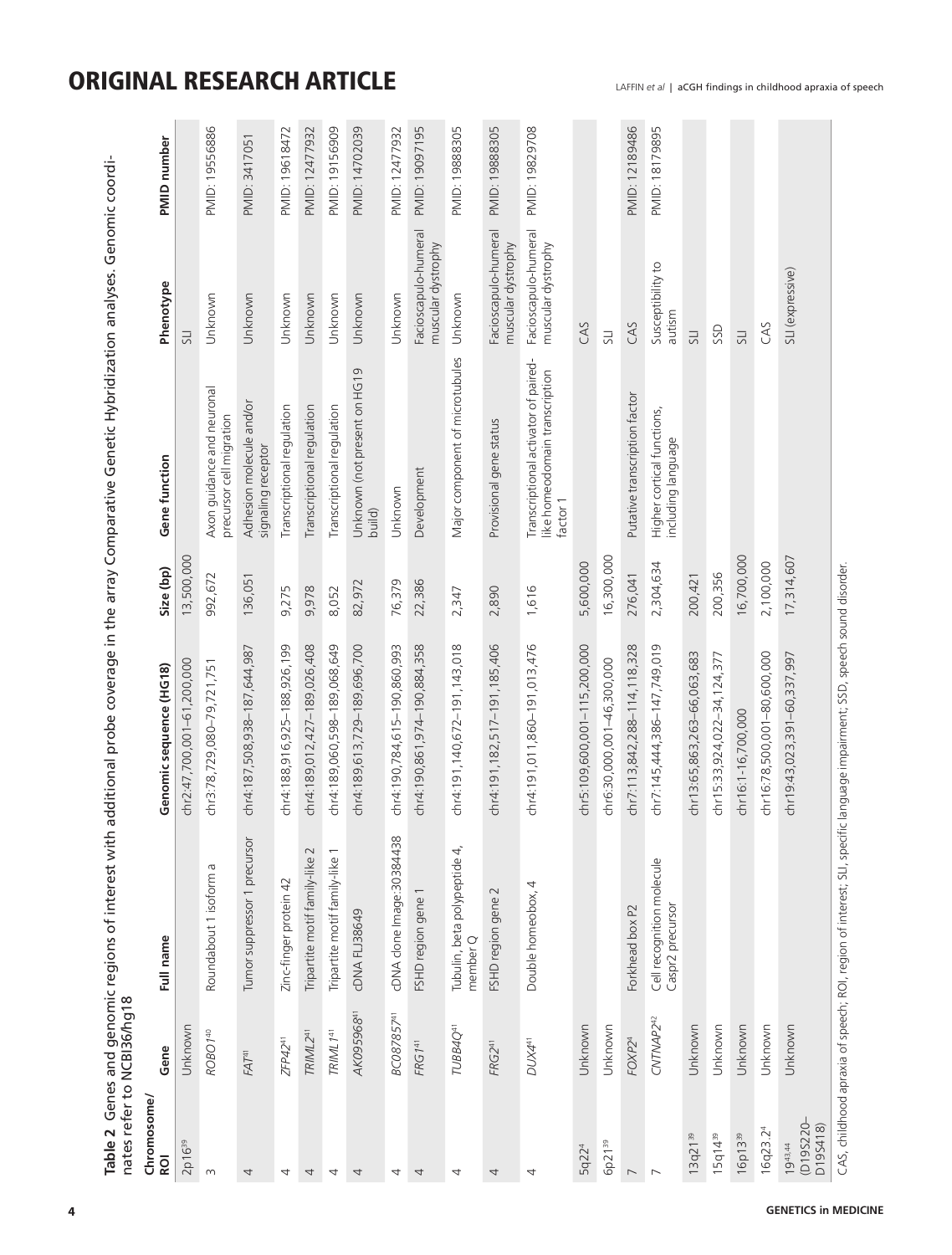|                          |          |           |                                       | Array comparative genomic hybridization (aCGH) findings              |                                                                                                                                                                                                                                                                                                                                                                                                                 | Participant<br>number    |
|--------------------------|----------|-----------|---------------------------------------|----------------------------------------------------------------------|-----------------------------------------------------------------------------------------------------------------------------------------------------------------------------------------------------------------------------------------------------------------------------------------------------------------------------------------------------------------------------------------------------------------|--------------------------|
| Chromosome               | Location | Size (bp) | aCGH finding                          | Genes and loci                                                       | Reported gene functions and phenotypic associations                                                                                                                                                                                                                                                                                                                                                             |                          |
| $\sim$                   | 2q31     | 1,853,226 | arr 2q31.1(172,500,884-174,354,110)×1 | DLX1, DLX2                                                           | Transcription factor; craniofacial patterning; forebrain<br>development                                                                                                                                                                                                                                                                                                                                         |                          |
|                          |          |           |                                       | 17GA6                                                                | Cell surface-mediated signaling                                                                                                                                                                                                                                                                                                                                                                                 |                          |
|                          |          |           |                                       | CGEF2, ZAK, CDCA7, MLK7-AS1<br>HAT, MAPID, PDK1, AL157450,<br>RAPGEF | Memory retrieval <sup>21</sup> and spiny synapse remodeling <sup>22</sup>                                                                                                                                                                                                                                                                                                                                       |                          |
| $\sim$                   | 2q31     | 182,463   | arr 2q31.2(178,467,013-178,649,476)×1 | PDE11A                                                               | Expression restricted to brain; role in regulating brain<br>function; intragenic <sup>45</sup>                                                                                                                                                                                                                                                                                                                  | $\infty$                 |
| $\sim$                   | 2q24     | 667,426   | arr 2q24.1(158,644,817-159,312,243)×1 | UPP2, CCDC148, PK4P, AK126351                                        |                                                                                                                                                                                                                                                                                                                                                                                                                 | LN                       |
| $\sim$                   | 2p14     | 66,812    | arr 2p14(65,428,705-65,495,517)×1     | SPRED <sub>2</sub>                                                   |                                                                                                                                                                                                                                                                                                                                                                                                                 | $\overline{\phantom{a}}$ |
| 4                        | 4p15.1   | 91,228    | arr 4p15.1(33,734,758-33,825,986)×3   | None                                                                 |                                                                                                                                                                                                                                                                                                                                                                                                                 | $\overline{C}$           |
| $\circ$                  | 6p12.1   | 714,847   | arr 6p12.1(56,611,129-57,325,976)×3   | DST, BEND6, ZNF451, BAG2,<br>RAB23<br>PRIM2                          | Carpenter syndrome                                                                                                                                                                                                                                                                                                                                                                                              | $\overline{\phantom{0}}$ |
| $\overline{\phantom{0}}$ | 7q35     | 35,598    | arr 7q35(146,991,585-147,027,183)×1   | CNTNAP2                                                              | involved in higher cortical functions, including language. <sup>30</sup><br>The transcription factor FOXP2 (605317) directly regulates<br>Human CNTNAP2 expression was enriched in circuits<br>expression of CNTNAP2 by binding to a regulatory<br>sequence in intron 1.                                                                                                                                        | 6                        |
| $\infty$                 | 8q11.23  | 223,801   | arr 8q11.23(54,459,425-54,683,226)×3  | AK056897                                                             |                                                                                                                                                                                                                                                                                                                                                                                                                 | ∞                        |
| $\infty$                 | 8q21.13  | 127,880   | arr 8q21.13(83,142,138-83,270,018)×1  | None                                                                 |                                                                                                                                                                                                                                                                                                                                                                                                                 | $\overline{0}$           |
| $\sigma$                 | 9q32     | 70,554    | arr 9q32(114,786,772-114,857,326)×1   | LOC169834, ZFP37                                                     | Brain development                                                                                                                                                                                                                                                                                                                                                                                               | G                        |
| $\tilde{c}$              | 13q13.3  | 310,656   | arr 13q13.3(36,204,182-36,514,838)×3  | RFXAP, SMAD9, ALG5, EXOSC8,<br>FAM48 (partial involvement)           |                                                                                                                                                                                                                                                                                                                                                                                                                 | $\sim$                   |
| $\overline{4}$           | 14q23.2  | 119,849   | arr 14q23.2(62,065,906-62,185,755)×1  | None                                                                 |                                                                                                                                                                                                                                                                                                                                                                                                                 | $\sim$                   |
| $\frac{1}{6}$            | 16p11.2  | 568,305   | arr 16p11.2(29,531,556-30,099,861)×1  | Known microdeletion syndrome<br>region                               |                                                                                                                                                                                                                                                                                                                                                                                                                 | $\sim$                   |
| $\frac{9}{1}$            | 16p13.2  | 127,866   | arr 16p13.2(8,690,828-8,818,694)×1    | ABAT, TMEM186, PMM2                                                  | for catabolism of gamma-aminobutyric acid, an important,<br>retardation, hypotonia, hyperreflexia, lethargy, refractory<br>mostly inhibitory neurotransmitter in the central nervous<br>4-aminobutyrate aminotransferase (ABAT) is responsible<br>The ABAT deficiency phenotype includes psychomotor<br>seizures, and electroencephalograph abnormalities;<br>system, into succinic semialdehyde. <sup>27</sup> | 4                        |
| $\frac{6}{2}$            | 16p13.2  | 237,467   | arr 16p13.2(8,725,553-8,963,020)×1    | ABAT, TMEM186, PPM2,<br>CARSHP1, USP7                                |                                                                                                                                                                                                                                                                                                                                                                                                                 | $\circ$                  |
| $\overline{1}$           | 17q23.2  | 53,144    | arr 17q23.2(52,748,147-52,801,291)×1  | MSI <sub>2</sub>                                                     | Strongly expressed in neuronal precursor cells <sup>46</sup>                                                                                                                                                                                                                                                                                                                                                    | $\overline{2}$           |

# <span id="page-4-0"></span>aCGH findings in childhood apraxia of speech | LAFFIN *et al* **CHARGH ARTICLE**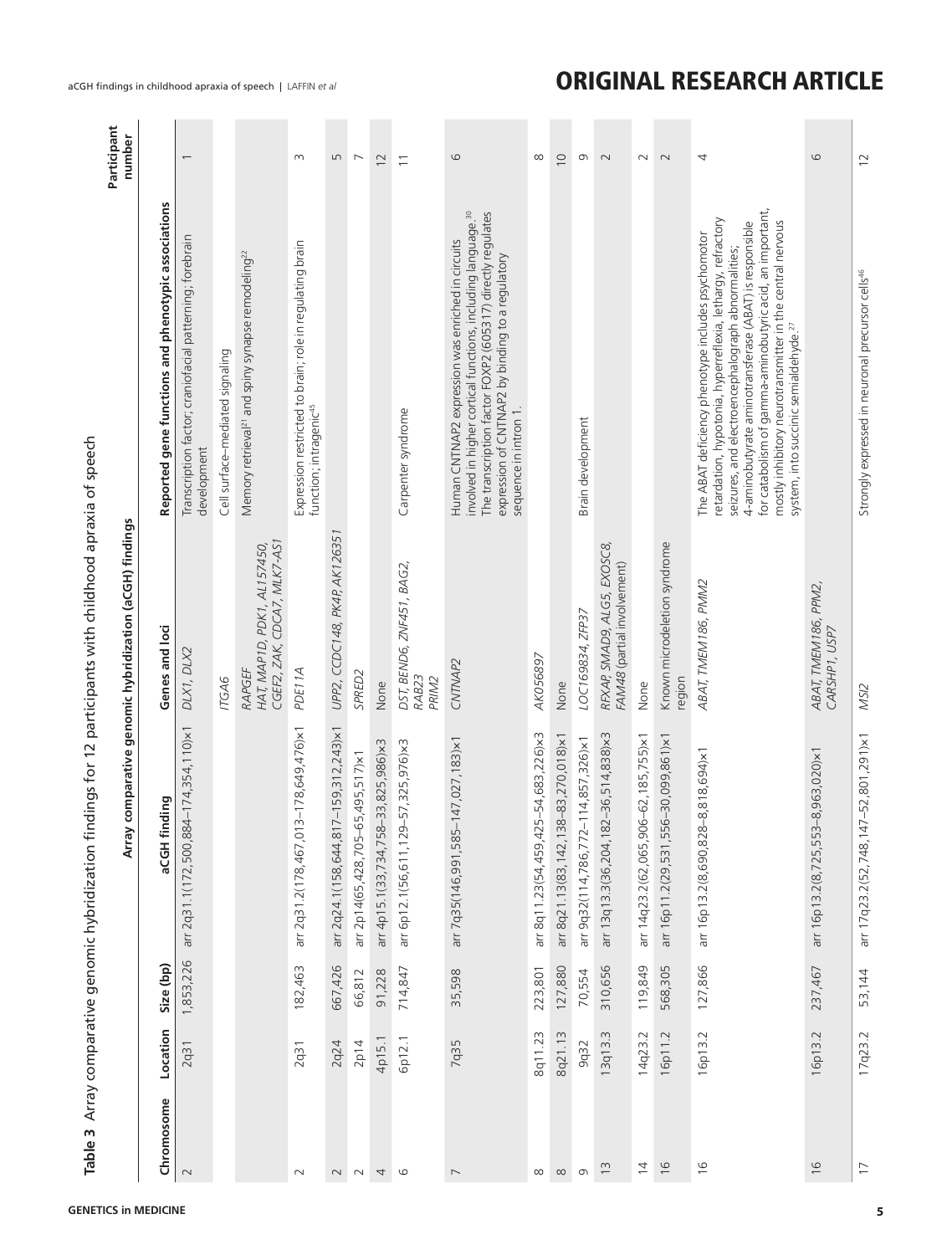# ORIGINAL RESEARCH ARTICLE LAFFIN *et al* | aCGH findings in childhood apraxia of speech

language, and motor processes in development and performance. The CNVs occurred on 10 chromosomes, three of which included two to four candidate regions: chromosome 2 (four regions), chromosomes 4, 6, 7, 8 (two regions), chromosomes 9, 13, 14, 16 (three regions), and chromosome 17. The 16 CNVs ranged in size from ~36 kb to 1.8 Mb. As shown in the rightmost columns in **[Table 3](#page-4-0)**, three participants had more than one CNV: participant 2 (3 regions), participant 6 (2 regions), and participant 12 (2 regions). Two of the participants in **[Table 1](#page-1-0)** had CNVs that included deletions of the same gene or genes. It is efficient to position additional information and comment on these and other findings in **[Table 3](#page-4-0)** in the following section.

### **DISCUSSION**

### **Chromosome 2**

As shown in **[Table 3](#page-4-0)**, four deletions were identified on chromosome 2, including CNVs at 2p14, 2q24.1, 2q31.1, and 2q31.2.

#### *2p14*

A deletion of ~67 kb at 2p14 was detected as the single CNV in participant 7. This deletion eliminates a portion of *SPRED2,* a regulator of differentiation via the MAP kinase cascade.<sup>19,20</sup> Two deletions have been reported in this region in the ISCA and Decipher databases, but both are much larger (2.2 and 4 Mb) than the deletion identified in participant 7. However, based on the function of the affected gene in differentiation of neuronal cells,<sup>19</sup> the 67 kb deletion in this participant plausibly affects speech processing.

#### *2q24.1*

A deletion of ~667 kb at 2q24.1 (participant 5) involves the *UPP2*, *CCDC148*, *PK4P*, and *AK126351* (uncharacterized) genes. This participant was also found to have a heterozygous, likely pathogenic, *FOXP2* mutation. The ISCA and Decipher databases report six deletions in this region, all greater than 2.3 Mb. Of particular interest is the phenotypic description of Decipher individual 254867 with a 2.3-Mb deletion. This individual is reported to have speech delay, microcephaly, and intellectual and developmental disabilities, as well as tall stature. This deletion overlaps findings for the participant in the present database by ~170 kb and involves the *UPP2* and *CCDC148* genes. *CCDC148* is a putative transcriptional modulator. Additional phenotype evaluation will be necessary to determine the contributory significance of the CNV, if any, to the *FOXP2-*associated phenotype.

#### *2q31.1*

A 1.8 Mb deletion at 2q31.1, the largest deletion detected in this patient cohort, contains the *DLX1* and *DLX2* genes, which belong to a family of transcription factors involved in craniofacial patterning and forebrain development. *RAPGEF4*, also within this deletion, is involved in memory retrieval and spiny synapse remodeling.<sup>21,22</sup> *RAPGEF4* is reported as a putative target for activation by *FOXP2*, 23 as well as an autism susceptibility gene.<sup>24</sup> Other genes in this region include *HAT1*, *MAP1D*, *ITGA6* (cell surface–mediated signaling), *PDK1*, *AL157450* (hypothetical gene), *CGEF2*, *ZAK*, *CDCA7*, and *MLK7-AS1*. Deletions overlapping this region have been reported in the Decipher and ISCA databases, but all are much larger and associated with a more severe phenotype including intellectual and developmental disabilities as well as multiple congenital anomalies.

### *2q31.2*

A 2q31.2 deletion in participant 3 includes ~182 kb, deleting several exons of the *PDE11A* gene. Mutations in this gene have been reported in association with the autosomal dominant disorder pigmented nodular adrenocortical disease. A deletion of 245 kb affecting *PDE11A* has been reported in the ISCA database; however, it was described as a finding of unknown significance. All other reported deletions within this region are substantially larger.

#### **Chromosome 6**

The duplication of  $~15$  kb identified at 6p12.1 in participant 11 overlaps with two reported duplications—a 15-Mb duplication reported as pathogenic and a 793-kb duplication reported as of uncertain significance (ISCA database; pathogenic CNVs, and uncertain CNVs 19 January 2011). The smaller duplication of uncertain significance reported a phenotype of developmental delay and hypotonia. Hypotonia was also reported in the case history information by parental report for 2 of the 12 participants, but not for participant 11. This region contains the *DST*, *BEND6*, *ZNF451*, *BAG2*, *RAB23*, and *PRIM2* genes. *DST* encodes an adhesion junction plaque protein involved in anchoring neural intermediate filaments to the actin cytoskeleton. Homozygous loss of this gene produces a progressive neuropathy in mouse models.25 *RAB23* is a negative regulator of Sonic hedgehog signaling. Expression of *RAB23* is high in spinal cord, somites, limb buds, and cranial mesenchyme in the developing mouse embryo. Adult mice show high levels of expression in the brain, heart, and lung.<sup>26</sup> *RAB23* is also associated with recessive Carpenter syndrome characterized by distinctive skeletal anomalies and other congenital anomalies with no mention of speech disorder (OMIM no. 201000).<sup>27</sup> It is unclear how duplication of these genes might be associated with the neurodevelopmental substrates of CAS.

#### **Chromosome 7**

Among the notable findings of this study is the identification of a 35-kb deletion within intron 13 of the *CNTNAP2* gene. *CNTNAP2* has become of wide-ranging interest in emerging studies reporting its association with a number of complex neurodevelopmental disorders including autism, language impairment, speech delay, dyslexia, and CAS.<sup>28</sup> Of note, this gene, reported to be associated with a number of cortical functions, is regulated by the *FOXP2* transcription factor.<sup>29,30</sup> Although the detected deletion maps within the noncoding portion of the gene (intron 13), it could affect regulatory elements important for *CNTNAP2* expression. A challenging finding is that this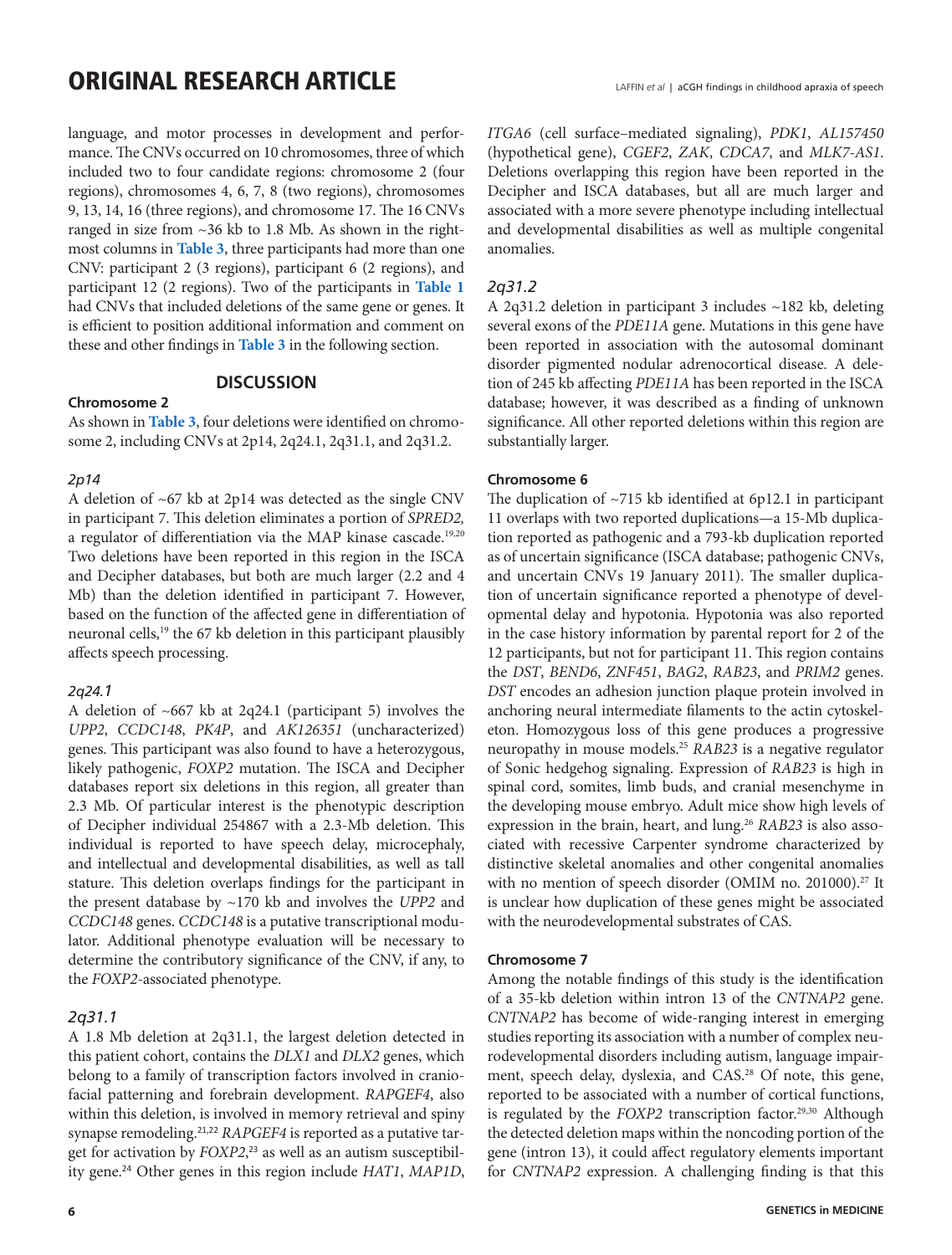variant was identified in participant 6, who, as discussed subsequently, also has a deletion in 16p13.2 that includes *ABAT, TMEM186,* and *PPM2.*

The *FOXP2* sequencing findings for participant 8 described previously will be addressed in a separate report that integrates speech findings for this participant with those reported for two other families with *FOXP2* mutations and affected members of the KE family.<sup>7,9</sup> As reported next, this participant also had a deletion on chromosome 8 detected by array.

#### **Chromosome 8**

Two CNVs, a 223-kb duplication at 8q11.23 and a 128-kb deletion at 8q21.13, were identified in Participants 8 and 10. Neither region contains a validated gene and all reported CNVs are substantially larger than those identified in these participants, leaving uncertain the significance of these findings. Additional phenotyping of participant 8 as well as in vitro and model organism studies will be necessary to define possible contributions to the CAS phenotype.

#### **Chromosome 9**

The deletion of ~70.6 kb at 9q32 identified in participant 9 contains a hypothetical protein, LOC169834, as well as the zincfinger protein 37. The zinc-finger protein has been implicated in chondrocyte differentiation as extrapolated from screening of a human fetal cartilage-specific cDNA library.31 It is a proposed candidate gene for Nager syndrome (acrofacial dysostosis), which is characterized by multiple congenital anomalies including skeletal anomalies, conductive hearing loss, and speech delay (OMIM no. 154400).<sup>27</sup>

#### **Chromosome 16**

Two findings on chromosome 16 are among the most significant for ongoing genomic research in CAS. Participant 4 and participant 6 had overlapping deletions at 16p13.2 that include the *ABAT*, *TMEM186*, and *PMM2* genes. A disruption in the *ABAT* gene is causally associated with autosomal recessive gamma-aminobutyric acid transaminase deficiency syndrome (OMIM no. 613163).<sup>27</sup> TMEM186 is a transmembrane protein possibly associated with the mitochondria. *PMM2* deficits are associated with congenital disorder of glycosylation type 1a, an autosomal recessive disorder. The disorders associated with disruptions in *ABAT* and *PMM2* are characterized as severe; phenotypes have not been reported for carriers. It is possible that haploinsufficiency of these genes individually would not be sufficient for a CAS phenotype, but the contiguous deletion could have an additive effect possibly sufficient for CAS. Participant 6 also has a 35-kb deletion in the region that includes *CNTNAP2*. The deletion in *CNTNAP2* may be the causative factor, with the 16p13.3 deletion being a rare variant. Haploinsufficiency of these genes individually may have an associated phenotype, but it has not been fully characterized in carriers. Additional functional and inheritance studies would be necessary to define the phenotypic effects of these deletions. This study did not include parental DNA to determine inheritance.

# aCGH findings in childhood apraxia of speech | LAFFIN *et al* **CHARCH ARTICLE**

The second notable finding for chromosome 16 was for participant 2. Participant 2 has three CNVs, including a 13q13.3 duplication, a 14q3.2 deletion, and a 16p11.2 microdeletion. The 13q13.3-duplication includes *RFXAP*, *SMAD9*, *ALG5*, *EXOSC8*, and a partial deletion of *FAM48*. The 14q23.3 deletion contains no known genes. Of note, participant 2 also has a 16p11.2 microdeletion, a widely discussed, prevalent deletion recently characterized as the 16p11.2 microdeletion syndrome. As discussed elsewhere, the history and behavioral profiles of this participant and another with CAS are consistent with the emerging literature on the 16p11.2 microdeletion syndrome and extend the phenotype of this syndrome to include CAS<sup>32</sup>.

### **Multiple CNVs**

The findings that three participants had more than one CNV, including the participant with the 16p11.2 microdeletion, are consistent with recent observations that carriers of microdeletions such as 16p11.2 show enrichment for "second-hit" CNVs.<sup>33</sup> These authors suggest that a "two-hit hypothesis" might include the expectation of elevated, double-hit rates among pathogenic CNVs with clearly variable penetrance and expressivity. In this study, the hypothesis would predict that the three participants with multiple CNVs are at risk for expression of more heterogeneous CAS phenotypes due to the additional genomic modifiers. Such genotype–phenotype hypotheses are readily testable in CAS research with samples of sufficient size.

#### **Conclusion**

We hypothesized that as has been found for a number of complex neurodevelopmental disorders, rare CNVs in genomic DNA may be associated with increased risk for CAS. Procedures to identify CAS included a standardized assessment protocol and well-developed perceptual and acoustic diagnostic classification methods. Consistent with the hypothesis, whole-genome high-resolution oligo array comparative genomic hybridization studies in 24 participants with CAS identified one participant with a 16p11.2 microdeletion, two participants with overlapping deletions affecting genes on 16p13.2, and 10 participants with potentially pathogenic copy-number changes reported in the genetics literature to be associated with neural function or more directly with speech–language disorders. *CNTNAP2* was the only gene given additional probe coverage in the customized aCGH chip that had a potentially pathogenic variant in our sample. *DLX1*, *PDE11A*, *RAPGEF4*, and *ZFP37*, as well as other genes with currently unknown function, were identified as additional strong candidate genes for CAS. Several of our identified genes had gene family members identified in other studies of verbal trait disorders. Gene families include *ALG, BAG, CCDC, CDC, EXOSC, MAP, PDE, RAB, TMEM*, and *ZFP*. 23,34 These families are ubiquitous and redundant in function, with systems studies needed to delineate their individual and interactive contributions to CAS. Our design did not include the genomic information required for follow-up segregation analyses.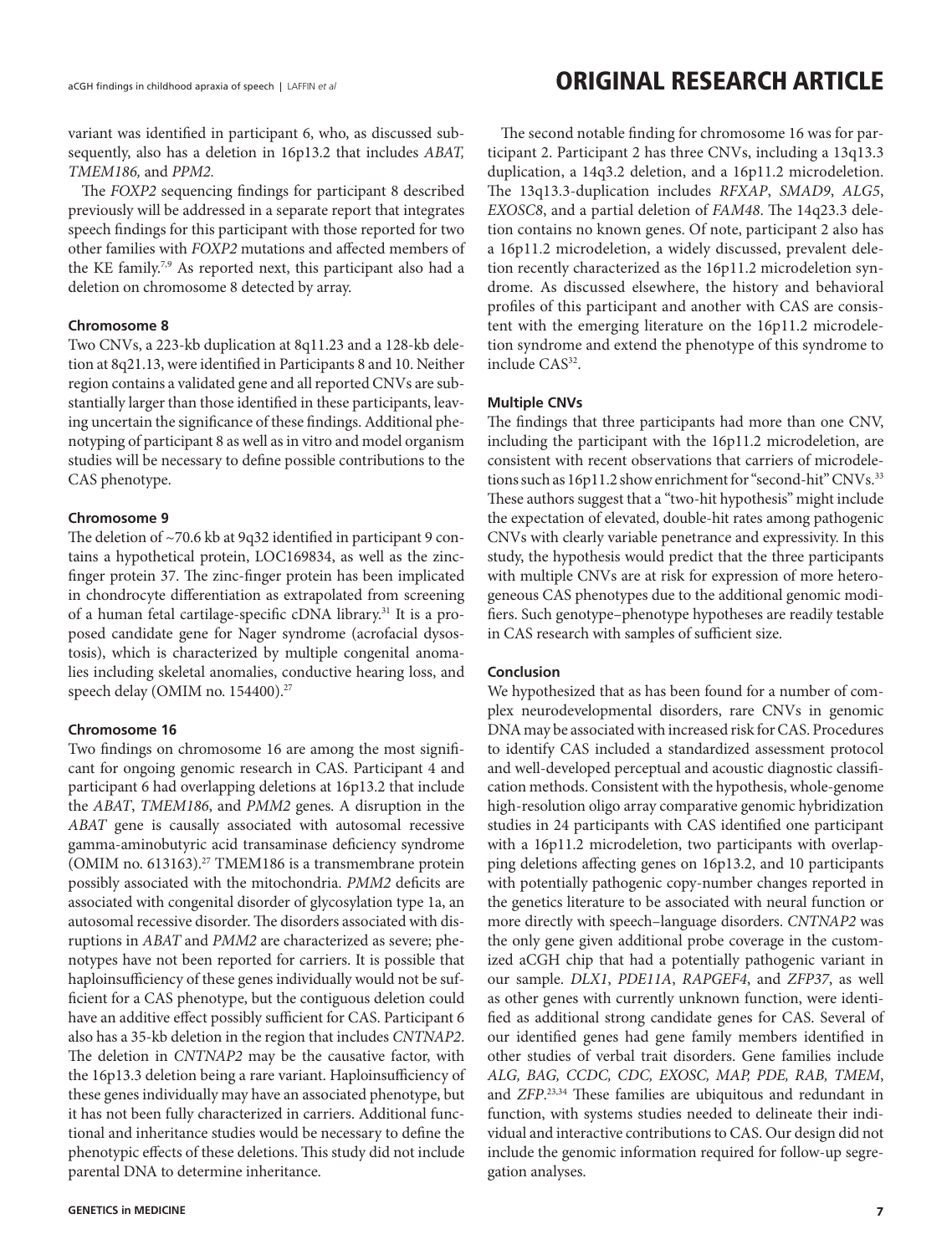# ORIGINAL RESEARCH ARTICLE LAFFIN *et al* | aCGH findings in childhood apraxia of speech

To summarize, our study findings underscore the genetic and biochemical complexity of pediatric motor speech disorders such as CAS, which historically were expected to be associated with monogenetic causal pathways with high attributable risk. On the contrary, identification of new genes and regions of interest is consistent with a trend recognizing the likelihood of complex gene-to-gene interactions underlying CAS in neurogenetic and complex neurodevelopmental disorders.<sup>35</sup> For clinical needs, such perspectives on genetic heterogeneities impact the likelihood of informative diagnostic yields from singlegene assays for CAS in favor of high resolution, whole-genome approaches such as array comparative genomic hybridization and comprehensive genome sequencing. The findings also underscore the complex challenges of confounding molecular mechanisms in next-generation sequencing of complex neurodevelopmental disorders.<sup>36</sup>

### SUPPLEMENTARY MATERIAL

Supplementary material is linked to the online version of the paper at http://www.nature.com/gim

### ACKNOWLEDGMENTS

This work was supported by a grant from the National Institute on Deafness and Other Communicative Disorders (DC000496) to L.D.S. and a core grant from the National Institute of Health and Development (HD03352) to the Waisman Center. We thank each of the participants and their families and Leah Frater-Rubsam, Sheryl Hall, Heather Karlsson, Heather Lohmeier, Maureen McCormack, Jane McSweeny, Christie Tilkens, and the University of Wisconsin Biotechnology Sequencing Center for their contributions to this research.

#### **DISCLOSURE**

The authors declare no conflict of interest.

#### **REFERENCES**

- 1. American Speech-Language-Hearing Association (ASHA). Childhood apraxia of speech [Technical Report], 2007. http://www.asha.org/policy.
- 2. Shriberg LD. A neurodevelopmental framework for research in Childhood Apraxia of Speech. In: Maassen B, van Lieshout P (eds). *Speech Motor Control: New Developments in Basic and Applied Research*. Oxford University Press: Oxford, UK, 2010:259–270.
- 3. Hurst JA, Baraitser M, Auger E, Graham F, Norell S. An extended family with a dominantly inherited speech disorder. *Dev Med Child Neurol* 1990;32:352–355.
- 4. Lai CS, Fisher SE, Hurst JA, et al. The SPCH1 region on human 7q31: genomic characterization of the critical interval and localization of translocations associated with speech and language disorder. *Am J Hum Genet* 2000;67:357–368.
- 5. Lai CS, Fisher SE, Hurst JA, Vargha-Khadem F, Monaco AP. A forkheaddomain gene is mutated in a severe speech and language disorder. *Nature* 2001;413:519–523.
- 6. MacDermot KD, Bonora E, Sykes N, et al. Identification of FOXP2 truncation as a novel cause of developmental speech and language deficits.*Am J Hum Genet* 2005;76:1074–1080.
- 7. Shriberg LD, Ballard KJ, Tomblin JB, Duffy JR, Odell KH, Williams CA. Speech, prosody, and voice characteristics of a mother and daughter with a 7;13 translocation affecting FOXP2. *J Speech Lang Hear Res* 2006;49:500–525.
- 8. Zeesman S, Nowaczyk MJ, Teshima I, et al. Speech and language impairment and oromotor dyspraxia due to deletion of 7q31 that involves FOXP2. *Am J Med Genet A* 2006;140:509–514.
- 9. Rice GM, Raca G, Jakielski KJ, et al. Phenotype of FOXP2 haploinsufficiency in a mother and son. *Am J Hum Genet A* 2012;158A:174–181.
- 10. Palka C, Alfonsi M, Mohn A, et al. Mosaic 7q31 deletion involving FOXP2 gene associated with language impairment. *Pediatrics* 2012;129:e183– e188.
- 11. Ramus F, Fisher SE. Genetics of language. In: Gazzaniga MS (ed). *The Cognitive Neurosciences, vol. IV.* MIT Press: Cambridge, 2009:855–872.
- 12. Newbury DF, Monaco AP. Genetic advances in the study of speech and language disorders. *Neuron* 2010;68:309–320.
- 13. Shriberg LD, Potter NL, Strand EA. Prevalence and phenotype of childhood apraxia of speech in youth with galactosemia. *J Speech Lang Hear Res* 2011;54:487–519.
- 14. Pal DK, Li W, Clarke T, Lieberman P, Strug LJ. Pleiotropic effects of the 11p13 locus on developmental verbal dyspraxia and EEG centrotemporal sharp waves. *Genes Brain Behav* 2010;9:1004–1012.
- 15. Roubertoux PL, de Vries PJ. From molecules to behavior: lessons from the study of rare genetic disorders. *Behav Genet* 2011;41:341–348.
- 16. Shriberg LD, Fourakis M, Hall SD, et al. Extensions to the Speech Disorders Classification System (SDCS). *Clin Linguist Phon* 2010;24:795–824.
- 17. Shriberg LD, Lohmeier HL, Strand EA, Jakielski KJ. Encoding, memory, and transcoding deficits in Childhood Apraxia of Speech. *Clin Linguist Phon* 2012;26:445–482.
- 18. Adzhubei IA, Schmidt S, Peshkin L, et al. A method and server for predicting damaging missense mutations. *Nat Methods* 2010;7:248–249.
- 19. Wakioka T, Sasaki A, Kato R, et al. Spred is a Sprouty-related suppressor of Ras signalling. *Nature* 2001;412:647–651.
- 20. Nonami A, Kato R, Taniguchi K, et al. Spred-1 negatively regulates interleukin-3-mediated ERK/mitogen-activated protein (MAP) kinase activation in hematopoietic cells. *J Biol Chem* 2004;279:52543–52551.
- 21. Ostroveanu A, van der Zee EA, Eisel UL, Schmidt M, Nijholt IM. Exchange protein activated by cyclic AMP 2 (Epac2) plays a specific and time-limited role in memory retrieval. *Hippocampus* 2010;20:1018–1026.
- 22. Woolfrey KM, Srivastava DP, Photowala H, et al. Epac2 induces synapse remodeling and depression and its disease-associated forms alter spines. *Nat Neurosci* 2009;12:1275–1284.
- 23. Vernes SC, Oliver PL, Spiteri E, et al. Foxp2 regulates gene networks implicated in neurite outgrowth in the developing brain. *PLoS Genet* 2011;7:e1002145.
- 24. Bacchelli E, Blasi F, Biondolillo M, et al.; International Molecular Genetic Study of Autism Consortium (IMGSAC). Screening of nine candidate genes for autism on chromosome 2q reveals rare nonsynonymous variants in the cAMP-GEFII gene. *Mol Psychiatry* 2003;8:916–924.
- 25. Tseng KW, Peng ML, Wen YC, Liu KJ, Chien CL. Neuronal degeneration in autonomic nervous system of Dystonia musculorum mice. *J Biomed Sci* 2011;18:9.
- 26. Eggenschwiler JT, Espinoza E, Anderson KV. Rab23 is an essential negative regulator of the mouse Sonic hedgehog signalling pathway. *Nature* 2001;412:194–198.
- 27. OMIM (Online Mendelian Inheritance in Man). Johns Hopkins University, Center for Medical Genetics: Baltimore, 1996. http://www3.ncbi.nlm.nih. gov/omim/.
- 28. Peter B, Raskind WH, Matsushita M, et al. Replication of CNTNAP2 association with nonword repetition and support for FOXP2 association with timed reading and motor activities in a dyslexia family sample. *J Neurodev Disord* 2011;3:39–49.
- 29. Abrahams BS, Tentler D, Perederiy JV, Oldham MC, Coppola G, Geschwind DH. Genome-wide analyses of human perisylvian cerebral cortical patterning. *Proc Natl Acad Sci USA* 2007;104:17849–17854.
- 30. Vernes SC, Newbury DF, Abrahams BS, et al. A functional genetic link between distinct developmental language disorders. *N Engl J Med* 2008;359:2337–2345.
- 31. Dreyer SD, Zhou L, Machado MA, et al. Cloning, characterization, and chromosomal assignment of the human ortholog of murine Zfp-37, a candidate gene for Nager syndrome. *Mamm Genome* 1998;9:458–462.
- 32. Raca G. Baas BS, Kirmani S, et al. Childhood Apraxia of Speech (CAS) in two patients with 16p11.2 microdeletion syndrome. *Eur J Hum Genet*, in press.
- 33. Girirajan S, Rosenfeld JA, Cooper GM, et al. A recurrent 16p12.1 microdeletion supports a two-hit model for severe developmental delay. *Nat Genet* 2010;42:203–209.
- 34. Spiteri E, Konopka G, Coppola G, et al. Identification of the transcriptional targets of FOXP2, a gene linked to speech and language, in developing human brain. *Am J Hum Genet* 2007;81:1144–1157.